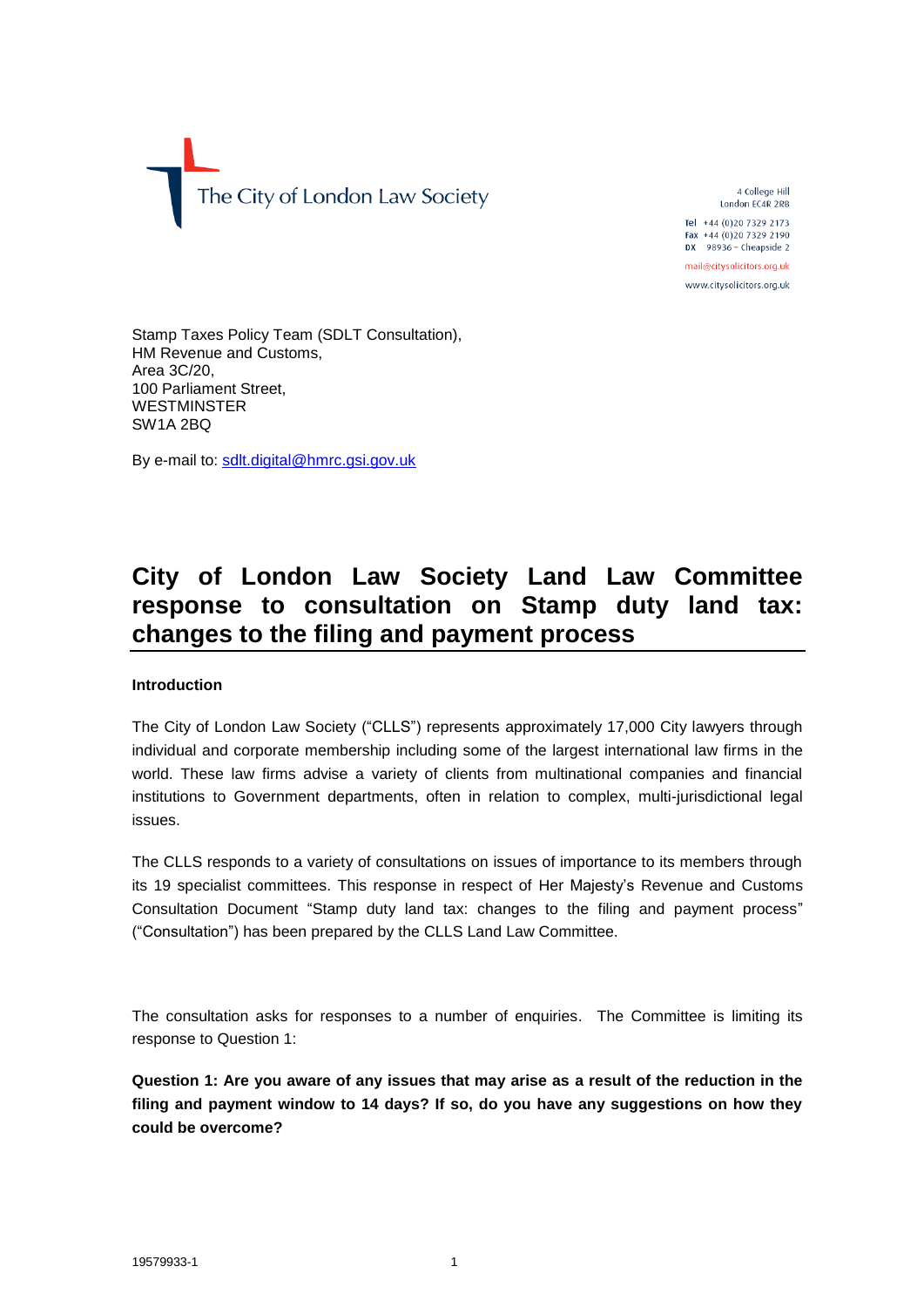In relation to the proposed reduction for SDLT filing and payment from 30 to 14 days, whilst that may be practicable in relation to more straightforward transactions, there are, particularly in the context of commercial transactions, circumstances in which the consideration payable can be contingent or uncertain, or calculation of any future payment relatively complex. This can result in the time needed accurately to complete SDLT returns being greater than in the case of straightforward transactions. It is therefore suggested that there be categories of transactions in relation to which the existing period of 30 days is retained for filing and payment, particularly where the transaction involved the calculation of consideration which is to be paid in the future (that is, post completion, for example, overage), or if all or part of the consideration to be payable is uncertain or contingent. Similarly in such cases the time allowed to apply for deferment of SDLT payment should be retained at 30 rather than 14 days.

In addition, for linked transactions involving a large number of properties and occupational leases requiring completion of an SDLT4, the SDLT returns can often be numerous and complex and the existing period of 30 days for filing and payment of SDLT should be retained. Reducing the time limit to 14 days in these circumstances could well result in increased errors in completion of the forms as well as incorrect payment of SDLT (which HMRC is seeking to avoid).

Whilst it is usual in the context of transactions involving residential accommodation for there to be a period of time between exchange of contracts and completion, it is not uncommon in the context of commercial transactions that there is either simultaneous exchange and completion or a relatively short period of time between exchange and completion, thus making it less practicable for draft filings to be prepared in advance of exchange of contracts.

It is, therefore, requested that categories of transaction be identified for which the 30 day period should be retained as outlined above.

Jackie Newstead, Hogan Lovells International LLP Chair, City of London Land Law Committee

6<sup>th</sup> October 2016

## © CITY OF LONDON LAW SOCIETY 2016

All rights reserved. This paper has been prepared as part of a consultation process. Its contents should not be taken as legal advice in relation to a particular situation or transaction.